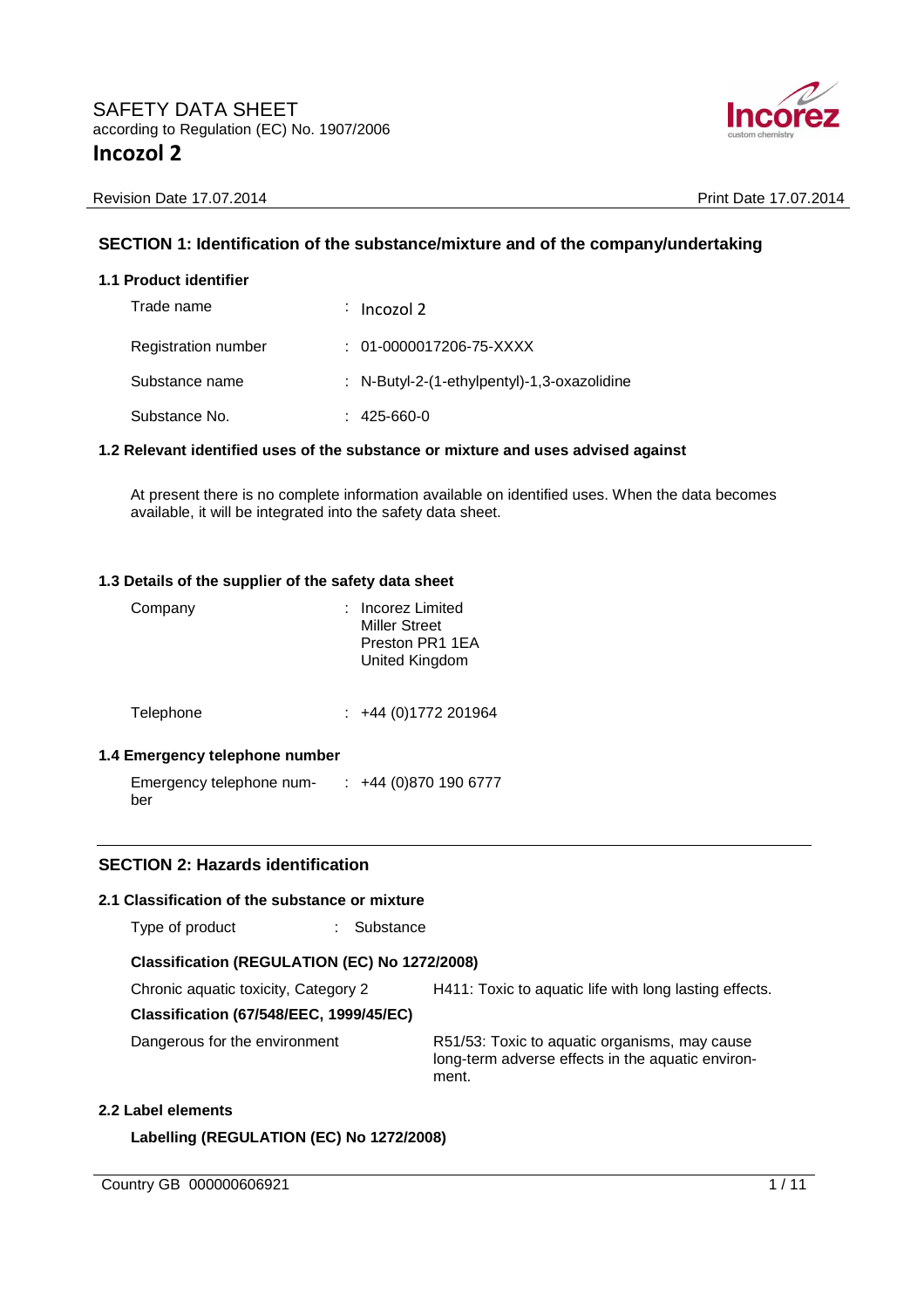

Revision Date 17.07.2014 **Print Date 17.07.2014** 

| Hazard pictograms        | ÷ |                                                     |                                                                          |
|--------------------------|---|-----------------------------------------------------|--------------------------------------------------------------------------|
| Hazard statements        |   | H411                                                | Toxic to aquatic life with long lasting effects.                         |
| Precautionary statements |   | <b>Prevention:</b><br>P <sub>273</sub><br>Response: | Avoid release to the environment.                                        |
|                          |   | P391<br>Disposal:                                   | Collect spillage.                                                        |
|                          |   | P <sub>501</sub>                                    | Dispose of contents/ container to an ap-<br>proved waste disposal plant. |

#### **2.3 Other hazards**

This substance is not considered to be very persistent nor very bioaccumulating (vPvB). This substance is not considered to be persistent, bioaccumulating nor toxic (PBT).

# **SECTION 3: Composition/information on ingredients**

#### **3.1 Substances**

| <b>Chemical Name</b>                          | CAS-No.<br>EINECS-No. / ELINCS No.                | Concentration [%] |
|-----------------------------------------------|---------------------------------------------------|-------------------|
| N-Butyl-2-(1-ethylpentyl)-<br>1,3-oxazolidine | 165101-57-5<br>425-660-0<br>01-0000017206-75-XXXX | $>= 50 - 5 = 100$ |

## **SECTION 4: First aid measures**

#### **4.1 Description of first aid measures**

| General advice                                                  | : No hazards which require special first aid measures.                                                                                                               |  |
|-----------------------------------------------------------------|----------------------------------------------------------------------------------------------------------------------------------------------------------------------|--|
| If inhaled                                                      | $\therefore$ Move to fresh air.                                                                                                                                      |  |
| In case of skin contact                                         | : Take off contaminated clothing and shoes immediately.<br>Wash off with soap and plenty of water.                                                                   |  |
| In case of eye contact                                          | : Remove contact lenses.<br>Keep eye wide open while rinsing.<br>If eye irritation persists, consult a specialist.                                                   |  |
| If swallowed                                                    | : Clean mouth with water and drink afterwards plenty of water.<br>Do not give milk or alcoholic beverages.<br>Never give anything by mouth to an unconscious person. |  |
| 4.2 Most important symptoms and effects, both acute and delayed |                                                                                                                                                                      |  |

| Symptoms | : See Section 11 for more detailed information on health effects |
|----------|------------------------------------------------------------------|
|          | and symptoms.                                                    |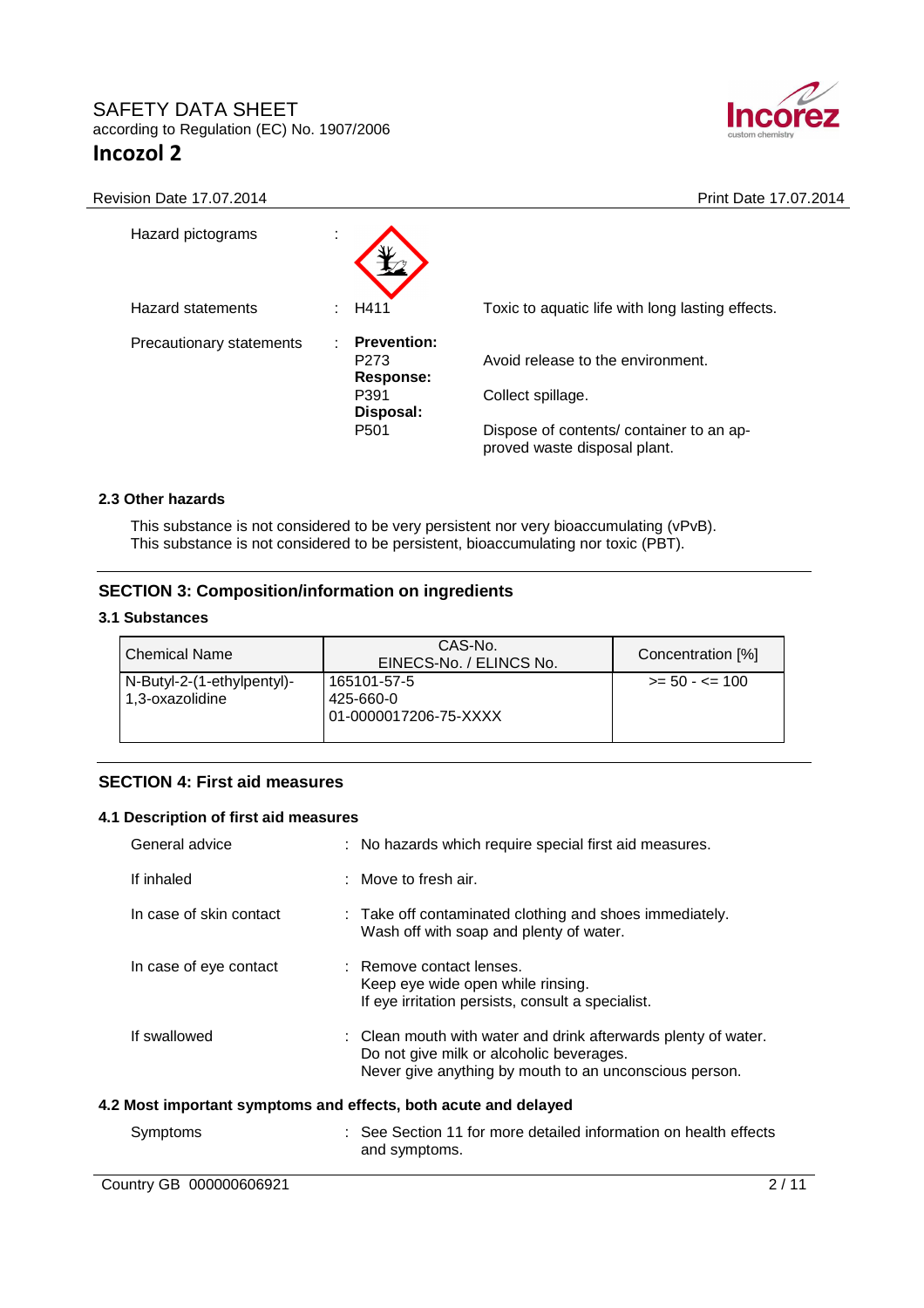

| Revision Date 17.07.2014                                  | Print Date 17.07.2014                                                                                                                                                                                                               |  |
|-----------------------------------------------------------|-------------------------------------------------------------------------------------------------------------------------------------------------------------------------------------------------------------------------------------|--|
| <b>Risks</b>                                              | : No known significant effects or hazards.<br>4.3 Indication of any immediate medical attention and special treatment needed                                                                                                        |  |
| Treatment                                                 | Treat symptomatically.                                                                                                                                                                                                              |  |
|                                                           |                                                                                                                                                                                                                                     |  |
| <b>SECTION 5: Firefighting measures</b>                   |                                                                                                                                                                                                                                     |  |
| 5.1 Extinguishing media                                   |                                                                                                                                                                                                                                     |  |
| Suitable extinguishing media                              | : Use extinguishing measures that are appropriate to local cir-<br>cumstances and the surrounding environment.                                                                                                                      |  |
| 5.2 Special hazards arising from the substance or mixture |                                                                                                                                                                                                                                     |  |
| Specific hazards during fire-<br>fighting                 | Do not allow run-off from fire fighting to enter drains or water<br>courses.                                                                                                                                                        |  |
| ucts                                                      | Hazardous combustion prod- : No hazardous combustion products are known                                                                                                                                                             |  |
| 5.3 Advice for firefighters                               |                                                                                                                                                                                                                                     |  |
| for firefighters                                          | Special protective equipment : In the event of fire, wear self-contained breathing apparatus.                                                                                                                                       |  |
| Further information                                       | : Collect contaminated fire extinguishing water separately. This<br>must not be discharged into drains. Fire residues and contam-<br>inated fire extinguishing water must be disposed of in accord-<br>ance with local regulations. |  |

#### **SECTION 6: Accidental release measures**

#### **6.1 Personal precautions, protective equipment and emergency procedures**

#### **6.2 Environmental precautions**

| Environmental precautions | : Do not flush into surface water or sanitary sewer system.   |
|---------------------------|---------------------------------------------------------------|
|                           | If the product contaminates rivers and lakes or drains inform |
|                           | respective authorities.                                       |

## **6.3 Methods and materials for containment and cleaning up**

| Methods for cleaning up | : Soak up with inert absorbent material (e.g. sand, silica gel, |
|-------------------------|-----------------------------------------------------------------|
|                         | acid binder, universal binder, sawdust).                        |
|                         | Keep in suitable, closed containers for disposal.               |

#### **6.4 Reference to other sections**

For personal protection see section 8.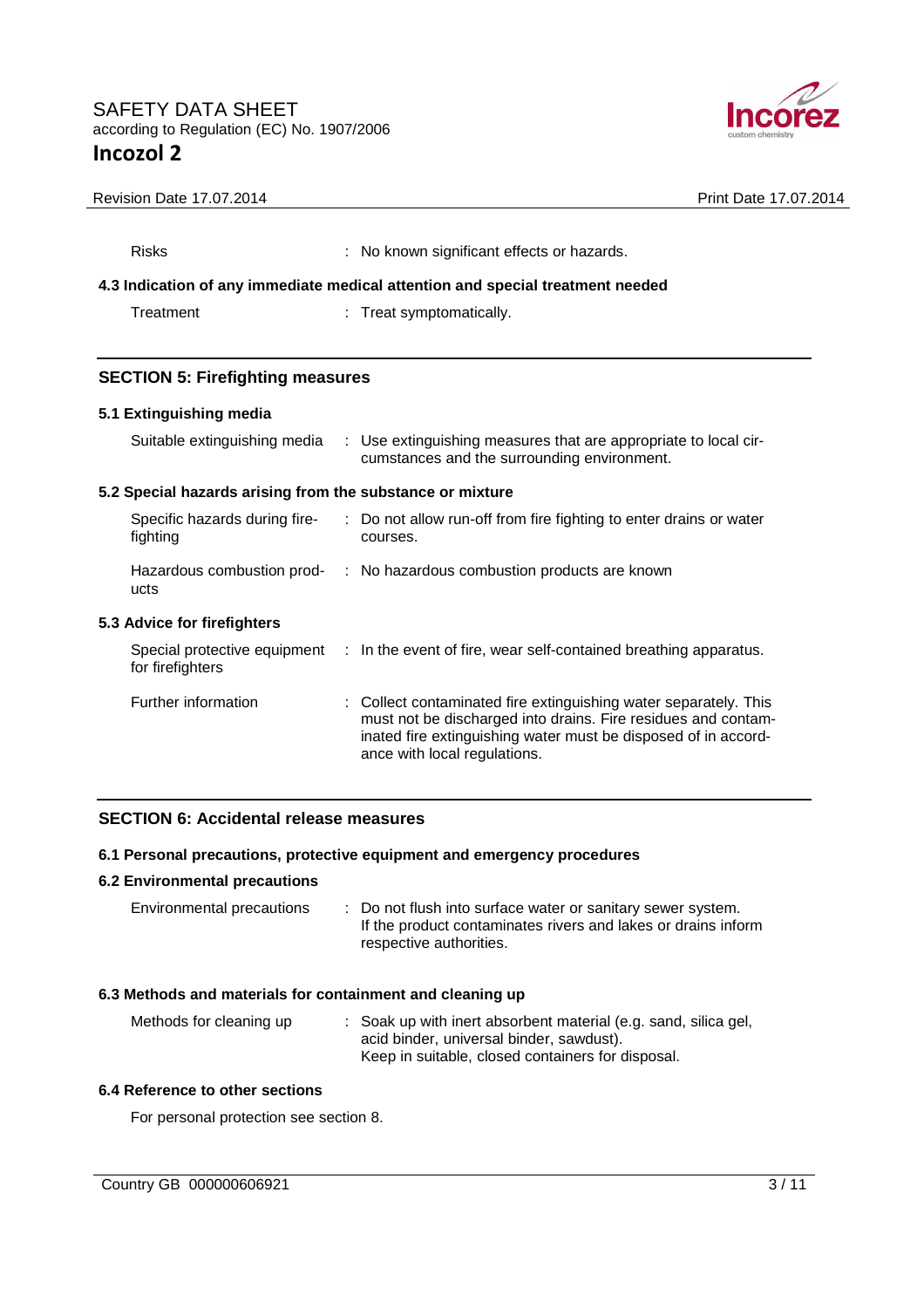

Revision Date 17.07.2014 **Print Date 17.07.2014** 

| <b>SECTION 7: Handling and storage</b>                           |  |                                                                                                                                                                                                                          |
|------------------------------------------------------------------|--|--------------------------------------------------------------------------------------------------------------------------------------------------------------------------------------------------------------------------|
| 7.1 Precautions for safe handling                                |  |                                                                                                                                                                                                                          |
| Advice on safe handling                                          |  | : Avoid exceeding of the given occupational exposure limits<br>(see section 8). For personal protection see section 8. Follow<br>standard hygiene measures when handling chemical products                               |
| Advice on protection against<br>fire and explosion               |  | : Normal measures for preventive fire protection.                                                                                                                                                                        |
| Hygiene measures                                                 |  | : Handle in accordance with good industrial hygiene and safety<br>practice. When using do not eat or drink. When using do not<br>smoke. Wash hands before breaks and at the end of workday.                              |
| 7.2 Conditions for safe storage, including any incompatibilities |  |                                                                                                                                                                                                                          |
| Requirements for storage<br>areas and containers                 |  | : Keep container tightly closed in a dry and well-ventilated<br>place. Containers which are opened must be carefully re-<br>sealed and kept upright to prevent leakage. Store in accord-<br>ance with local regulations. |
| Other data                                                       |  | No decomposition if stored and applied as directed.                                                                                                                                                                      |
| 7.3 Specific end use(s)                                          |  |                                                                                                                                                                                                                          |
| Specific use(s)                                                  |  | : No data available                                                                                                                                                                                                      |

# **SECTION 8: Exposure controls/personal protection**

#### **8.1 Control parameters**

#### **Components with workplace control parameters**

Contains no substances with occupational exposure limit values.

## **8.2 Exposure controls**

| Personal protective equipment |                                                                                                                                                                                                                  |
|-------------------------------|------------------------------------------------------------------------------------------------------------------------------------------------------------------------------------------------------------------|
| Eye protection                | : Safety glasses with side-shields<br>Eye wash bottle with pure water                                                                                                                                            |
| Hand protection               | : Chemical-resistant, impervious gloves complying with an ap-<br>proved standard must be worn at all times when handling<br>chemical products. Reference number EN 374. Follow manu-<br>facturer specifications. |
|                               | Suitable for short time use or protection against splashes:                                                                                                                                                      |
| Country GB 000000606921       |                                                                                                                                                                                                                  |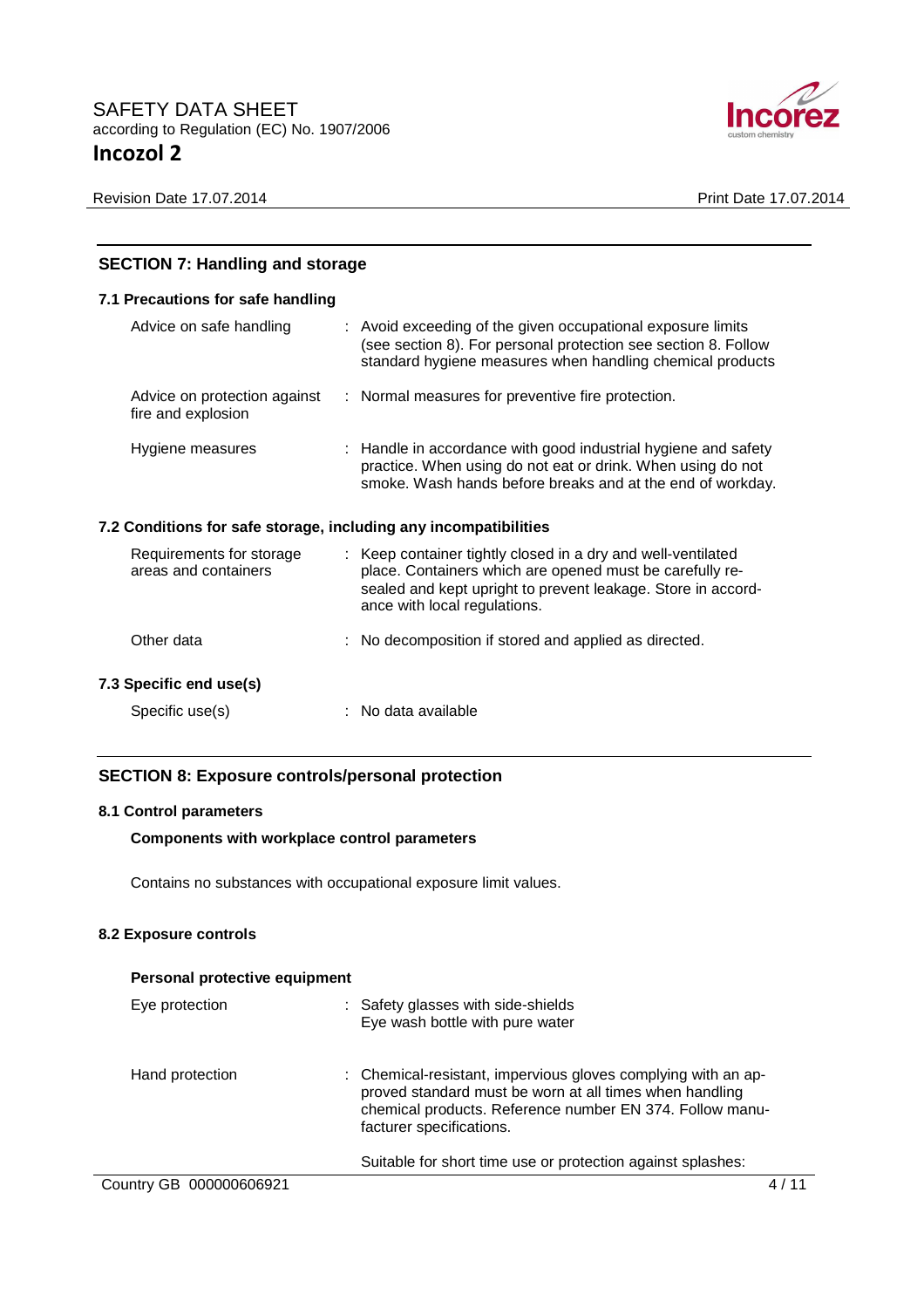

| <b>Revision Date 17.07.2014</b>        | Print Date 17.07.2014                                                                                                                                                                                               |  |
|----------------------------------------|---------------------------------------------------------------------------------------------------------------------------------------------------------------------------------------------------------------------|--|
|                                        | Butyl rubber/nitrile rubber gloves (0,4 mm),<br>Contaminated gloves should be removed.<br>Suitable for permanent exposure:<br>Viton gloves (0.4 mm),<br>breakthrough time > 30 min.                                 |  |
| Skin and body protection               | : Protective clothing (e.g. Safety shoes acc. to EN ISO 20345,<br>long-sleeved working clothing, long trousers). Rubber aprons<br>and protective boots are additionaly recommended for mixing<br>and stirring work. |  |
| Respiratory protection                 | : No special measures required.                                                                                                                                                                                     |  |
| <b>Environmental exposure controls</b> |                                                                                                                                                                                                                     |  |
| General advice                         | : Do not flush into surface water or sanitary sewer system.<br>If the product contaminates rivers and lakes or drains inform<br>respective authorities.                                                             |  |

# **SECTION 9: Physical and chemical properties**

# **9.1 Information on basic physical and chemical properties**

| Appearance                               | t                         | liquid            |
|------------------------------------------|---------------------------|-------------------|
| Colour                                   | t                         | light yellow      |
| Odour                                    | ÷                         | sweet             |
| <b>Odour Threshold</b>                   | ÷                         | No data available |
| Flash point                              | t                         | 82 °C             |
| Ignition temperature                     | t.                        | not applicable    |
| Lower explosion limit (Vol%)             | t.                        | No data available |
| Upper explosion limit (Vol%)             | t.                        | No data available |
| Flammability (solid, gas)                | t.                        | No data available |
| Oxidizing properties                     | t.                        | No data available |
| Auto-ignition temperature                | t.                        | No data available |
| рH                                       | t.                        | No data available |
| Melting point/range / Freez-             | $\mathbb{R}^{\mathbb{Z}}$ | No data available |
| ing point<br>Boiling point/boiling range |                           | : $ca.260 °C$     |
|                                          |                           |                   |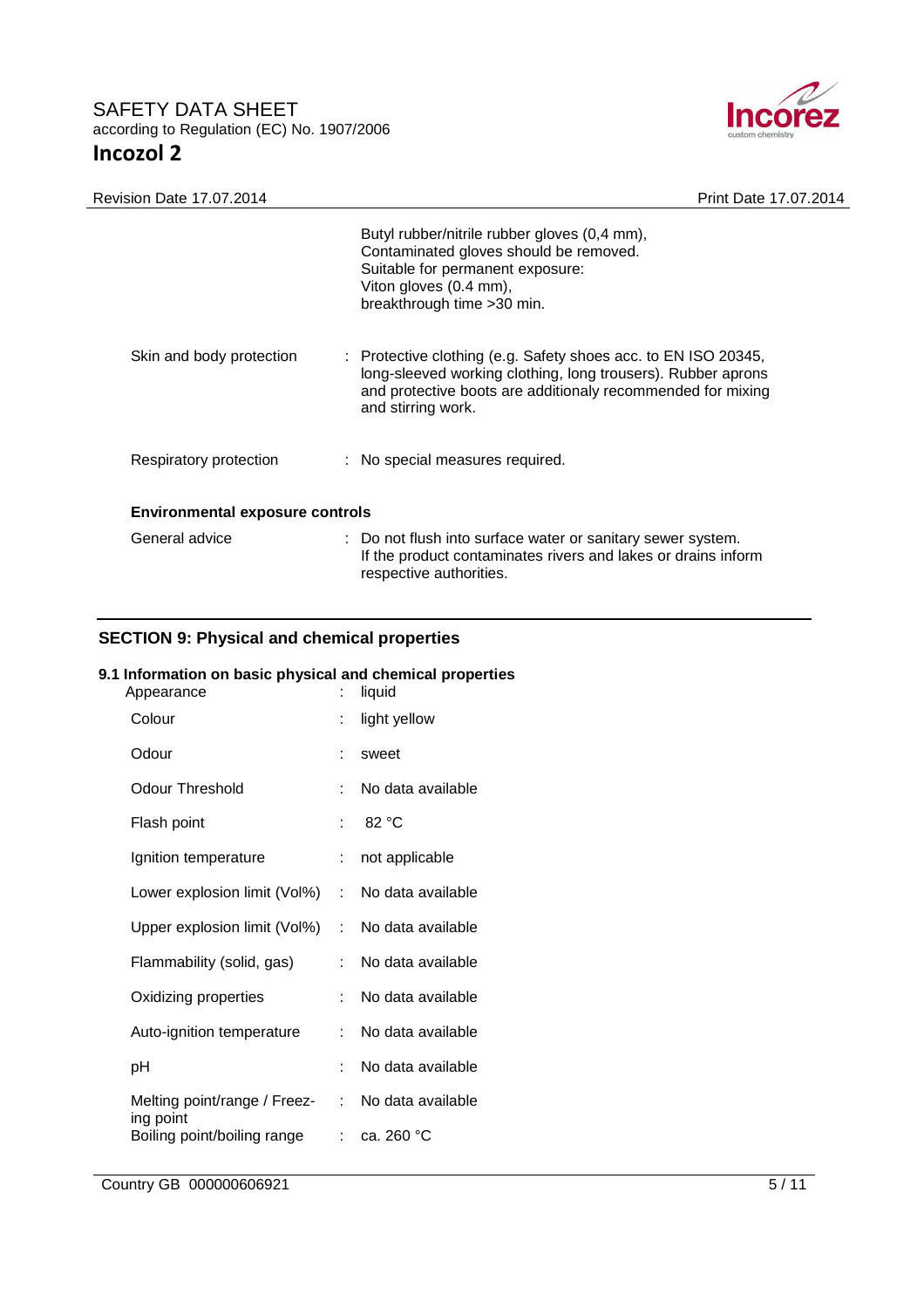



| Vapour pressure                            |     | : ca.0,025 hPa                                |
|--------------------------------------------|-----|-----------------------------------------------|
| Density                                    |     | : $ca.0,872 g/cm3$<br>at 20 $\degree$ C       |
| Water solubility                           |     | : Note: insoluble                             |
| Partition coefficient: n-<br>octanol/water | × 1 | No data available                             |
| Viscosity, dynamic                         |     | $\therefore$ ca.20 mPa.s<br>at 20 $\degree$ C |
| Viscosity, kinematic                       |     | $\therefore$ > 7 mm2/s<br>at 40 °C            |
| Relative vapour density                    |     | : No data available                           |
| Evaporation rate                           |     | No data available                             |
|                                            |     |                                               |

**9.2 Other information** 

No data available

## **SECTION 10: Stability and reactivity**

#### **10.1 Reactivity**

No dangerous reaction known under conditions of normal use.

#### **10.2 Chemical stability**

The product is chemically stable.

#### **10.3 Possibility of hazardous reactions**

Hazardous reactions : Stable under recommended storage conditions.

# **10.4 Conditions to avoid**

| Conditions to avoid | : No data available |
|---------------------|---------------------|
|                     |                     |

## **10.5 Incompatible materials**

Materials to avoid : No data available

#### **10.6 Hazardous decomposition products**

# **SECTION 11: Toxicological information**

# **11.1 Information on toxicological effects**

# **Acute toxicity**

No data available

Country GB 000000606921 6/11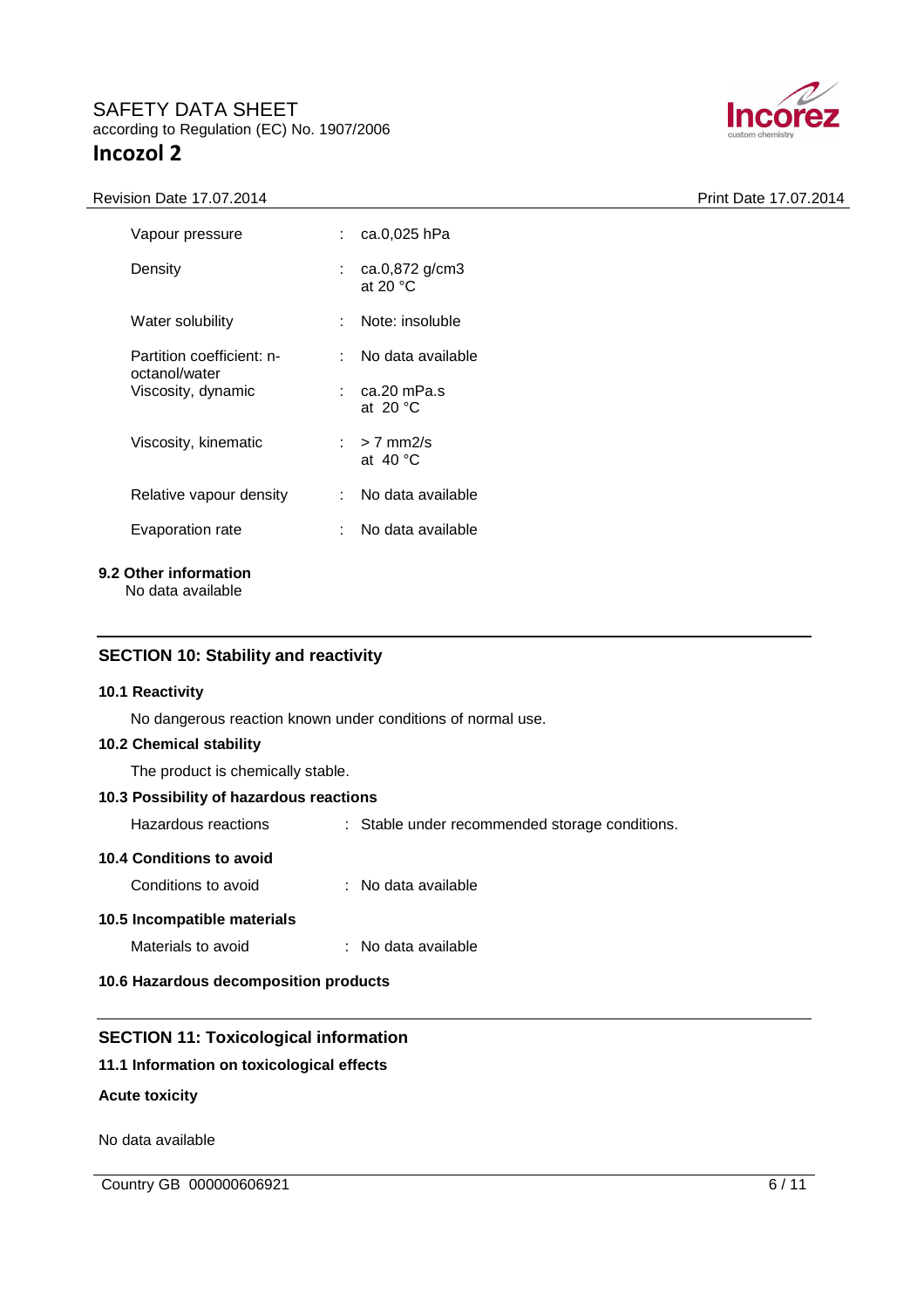





# **Skin corrosion/irritation**

# **Product**

No data available

#### **Serious eye damage/eye irritation**

## **Product**

No data available

#### **Respiratory or skin sensitisation**

#### **Product**

No data available

## **Germ cell mutagenicity**

#### **Product**

| Mutagenicity | No data available |
|--------------|-------------------|

## **Carcinogenicity**

| ۱Uα<br>г |
|----------|
|----------|

| Carcinogenicity | : No data available |
|-----------------|---------------------|
|                 |                     |

## **Reproductive Toxicity/Fertility**

| Reproductive toxicity | No data available |
|-----------------------|-------------------|
|                       |                   |

## No data available

## **Reproductive Toxicity/Development/Teratogenicity**

Teratogenicity : No data available

# No data available

# **STOT - single exposure**

No data available

# **STOT - repeated exposure**

No data available

## **Aspiration toxicity**

No data available

# **SECTION 12: Ecological information**

## **12.1 Toxicity**

Country GB 000000606921 7/11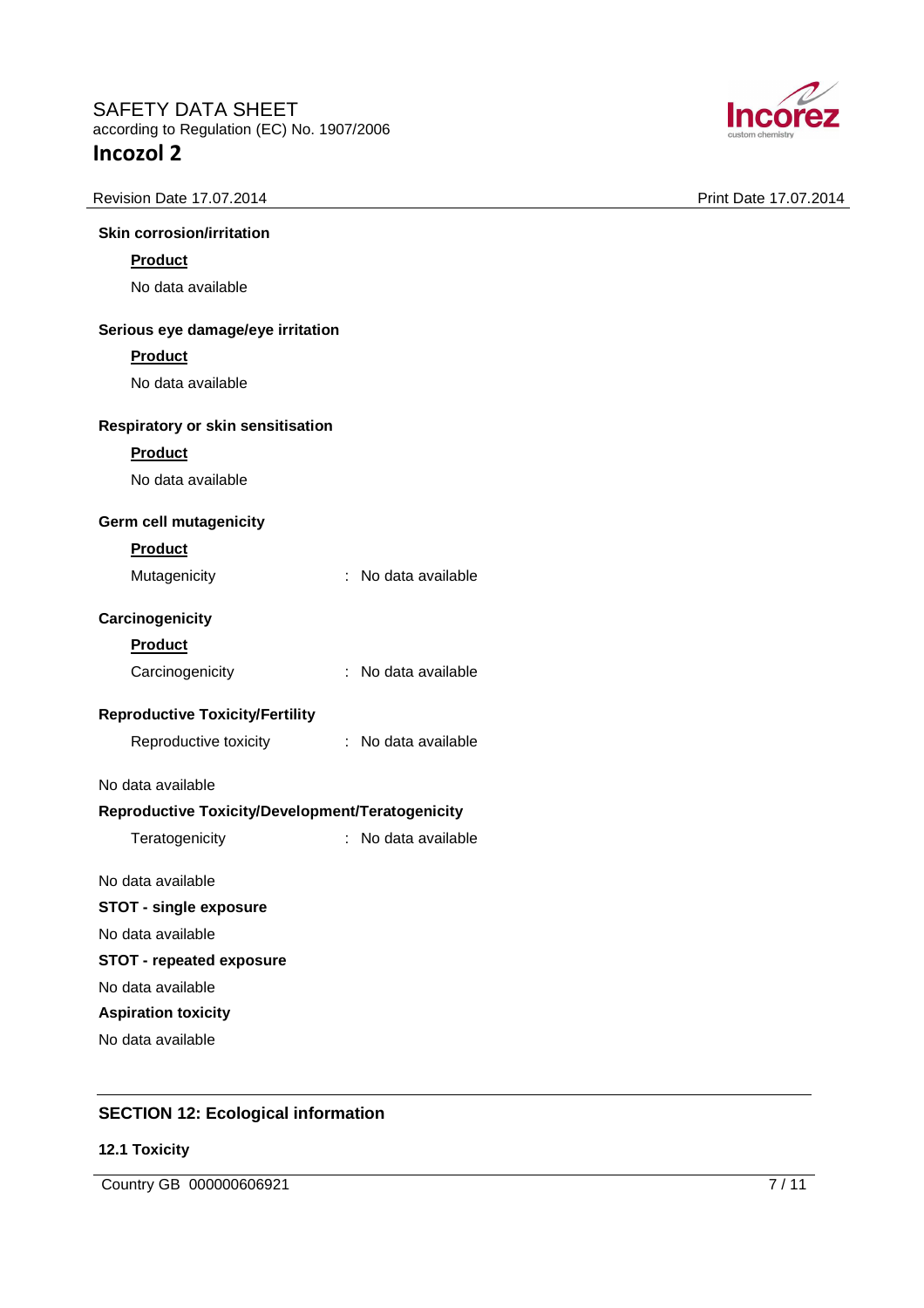

Revision Date 17.07.2014 **Print Date 17.07.2014** 

| Components:                                            |  |                                                                                                                                                                                                               |  |  |
|--------------------------------------------------------|--|---------------------------------------------------------------------------------------------------------------------------------------------------------------------------------------------------------------|--|--|
| N-Butyl-2-(1-ethylpentyl)-1,3-oxazolidine:             |  |                                                                                                                                                                                                               |  |  |
| Toxicity to fish                                       |  | : LC50: 20 mg/l, 96 h, Fish                                                                                                                                                                                   |  |  |
| Toxicity to daphnia and other<br>aquatic invertebrates |  | $\therefore$ EC50: 1,1 mg/l, 48 h, Daphnia magna (Water flea)                                                                                                                                                 |  |  |
| Toxicity to algae                                      |  | : IC50: 5,6 mg/l, 72 h, Scenedesmus capricornutum (fresh wa-<br>ter algae)                                                                                                                                    |  |  |
| 12.2 Persistence and degradability                     |  |                                                                                                                                                                                                               |  |  |
| No data available                                      |  |                                                                                                                                                                                                               |  |  |
| 12.3 Bioaccumulative potential                         |  |                                                                                                                                                                                                               |  |  |
| No data available                                      |  |                                                                                                                                                                                                               |  |  |
| 12.4 Mobility in soil                                  |  |                                                                                                                                                                                                               |  |  |
| No data available                                      |  |                                                                                                                                                                                                               |  |  |
| 12.5 Results of PBT and vPvB assessment                |  |                                                                                                                                                                                                               |  |  |
| <b>Product:</b>                                        |  |                                                                                                                                                                                                               |  |  |
| Assessment                                             |  | : This substance/mixture contains no components considered<br>to be either persistent, bioaccumulative and toxic (PBT), or<br>very persistent and very bioaccumulative (vPvB) at levels of<br>0.1% or higher. |  |  |
| 12.6 Other adverse effects                             |  |                                                                                                                                                                                                               |  |  |
| No data available                                      |  |                                                                                                                                                                                                               |  |  |
|                                                        |  |                                                                                                                                                                                                               |  |  |

# **SECTION 13: Disposal considerations**

# **13.1 Waste treatment methods**

| Product                 | : The generation of waste should be avoided or minimized<br>wherever possible.<br>Empty containers or liners may retain some product residues.<br>This material and its container must be disposed of in a safe<br>way.<br>Dispose of surplus and non-recyclable products via a licensed<br>waste disposal contractor.<br>Disposal of this product, solutions and any by-products should<br>at all times comply with the requirements of environmental<br>protection and waste disposal legislation and any regional<br>local authority requirements.<br>Avoid dispersal of spilled material and runoff and contact with<br>soil, waterways, drains and sewers. |
|-------------------------|-----------------------------------------------------------------------------------------------------------------------------------------------------------------------------------------------------------------------------------------------------------------------------------------------------------------------------------------------------------------------------------------------------------------------------------------------------------------------------------------------------------------------------------------------------------------------------------------------------------------------------------------------------------------|
| Contaminated packaging  | : 15 01 10* packaging containing residues of or contaminated<br>by dangerous substances                                                                                                                                                                                                                                                                                                                                                                                                                                                                                                                                                                         |
| Country GB 000000606921 | 8/11                                                                                                                                                                                                                                                                                                                                                                                                                                                                                                                                                                                                                                                            |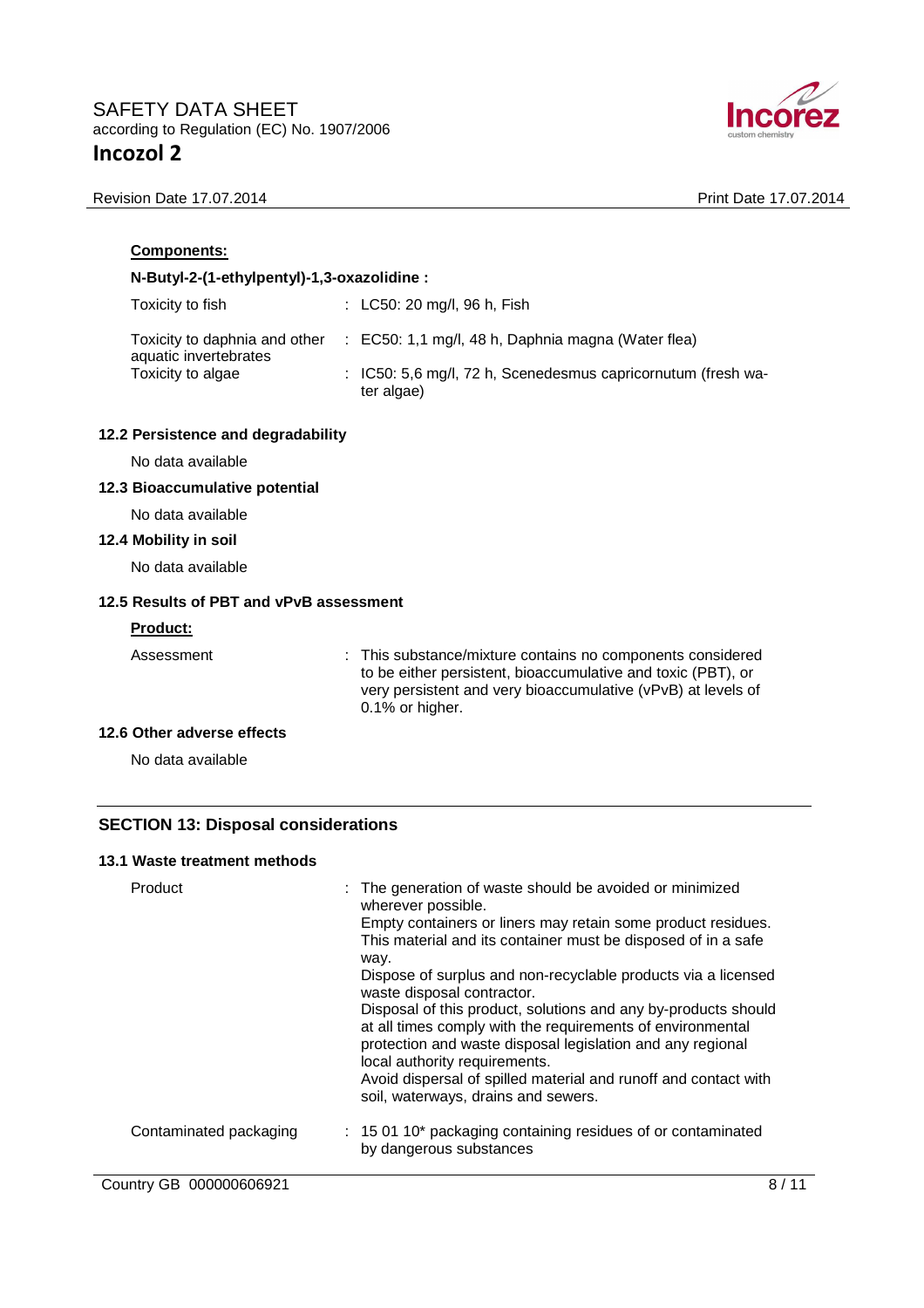

Revision Date 17.07.2014 **Print Date 17.07.2014** 

# **SECTION 14: Transport information**

| <b>ADR</b>                    |                                                       |
|-------------------------------|-------------------------------------------------------|
| 14.1 UN number                | : 3082                                                |
| 14.2 Description of the goods | : ENVIRONMENTALLY HAZARDOUS SUBSTANCE, LIQUID,        |
|                               | N.O.S.                                                |
|                               | (N-Butyl-2-(1-ethylpentyl)-1,3-oxazolidine)           |
| 14.3 Class                    | 9                                                     |
| 14.4 Packing group            | $\pm$ 111                                             |
| <b>Classification Code</b>    | : M6                                                  |
| Labels                        | :9                                                    |
| Tunnel restriction code       | $\colon$ (E)                                          |
| 14.5 Environmentally hazard-  | : yes                                                 |
| ous                           |                                                       |
| <b>IATA</b>                   |                                                       |
| 14.1 UN number                | : 3082                                                |
| 14.2 Description of the goods | : Environmentally hazardous substance, liquid, n.o.s. |
|                               | (N-Butyl-2-(1-ethylpentyl)-1,3-oxazolidine)           |
| 14.3 Class                    | 9                                                     |
| 14.4 Packing group            | : III                                                 |
| Labels                        | $\cdot$ 9                                             |
| 14.5 Environmentally hazard-  | : yes                                                 |
| ous                           |                                                       |
|                               |                                                       |
| <b>IMDG</b>                   |                                                       |
| 14.1 UN number                | : 3082                                                |
| 14.2 Description of the goods | : ENVIRONMENTALLY HAZARDOUS SUBSTANCE, LIQUID,        |
|                               | N.O.S.                                                |
|                               | (N-Butyl-2-(1-ethylpentyl)-1,3-oxazolidine)           |
| 14.3 Class                    | 9                                                     |
| 14.4 Packing group            | $\therefore$ III                                      |
| Labels                        | : 9                                                   |
| EmS Number 1                  | $\therefore$ F-A                                      |
| EmS Number 2                  | $: S-F$                                               |
| 14.5 Marine pollutant         | yes                                                   |

#### **14.6 Special precautions for user**

Not classified as dangerous in the meaning of transport regulations.

**14.7 Transport in bulk according to Annex II of MARPOL 73/78 and the IBC Code** not applicable

# **SECTION 15: Regulatory information**

**15.1 Safety, health and environmental regulations/legislation specific for the substance or mixture** 

**Labelling according to EC Directives (1999/45/EC)** 

Country GB 000000606921 9/11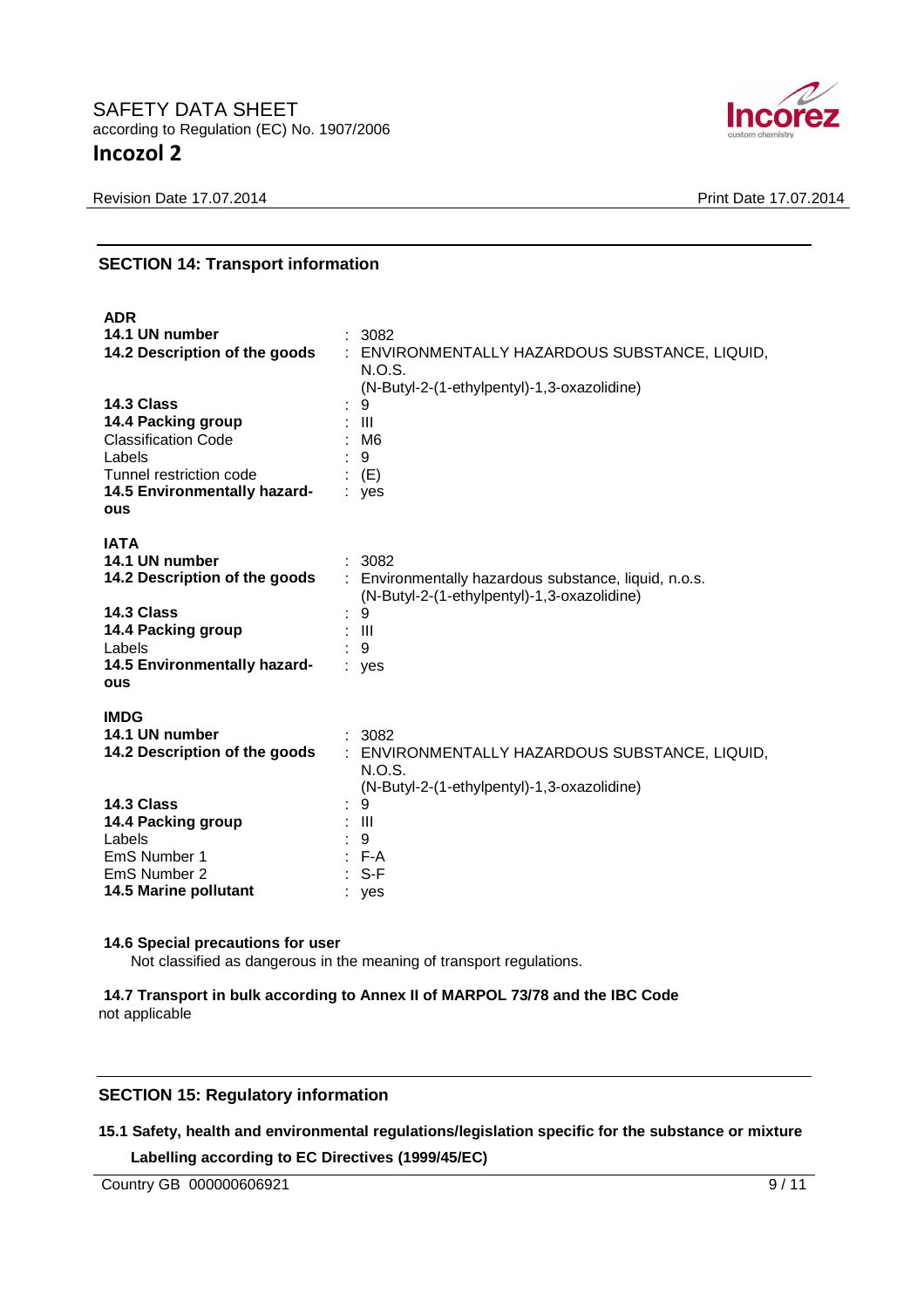

| Revision Date 17.07.2014                                                                                                                                                                                                                    |                                           | Print Date 17.07.2014                                                                                                                                                                                                                         |
|---------------------------------------------------------------------------------------------------------------------------------------------------------------------------------------------------------------------------------------------|-------------------------------------------|-----------------------------------------------------------------------------------------------------------------------------------------------------------------------------------------------------------------------------------------------|
| Hazard pictograms                                                                                                                                                                                                                           |                                           |                                                                                                                                                                                                                                               |
|                                                                                                                                                                                                                                             |                                           |                                                                                                                                                                                                                                               |
| Dangerous for the<br>environment                                                                                                                                                                                                            |                                           |                                                                                                                                                                                                                                               |
| R-phrase(s)                                                                                                                                                                                                                                 | : R51/53                                  | Toxic to aquatic organisms, may cause<br>long-term adverse effects in the aquatic<br>environment.                                                                                                                                             |
| Hazardous components which must be listed on the label:<br>425-660-0                                                                                                                                                                        | N-Butyl-2-(1-ethylpentyl)-1,3-oxazolidine |                                                                                                                                                                                                                                               |
| <b>Prohibition/Restriction</b><br>REACH - Restrictions on the manufacture, placing on<br>the market and use of certain dangerous substances,<br>preparations and articles (Annex XVII)<br>REACH - Candidate List of Substances of Very High |                                           | : not applicable<br>: None of the components are listed                                                                                                                                                                                       |
| Concern for Authorisation (Article 59).                                                                                                                                                                                                     |                                           | $(=>0.1\%).$                                                                                                                                                                                                                                  |
| REACH - List of substances subject to authorisation<br>(Annex XIV)                                                                                                                                                                          |                                           | : not applicable                                                                                                                                                                                                                              |
| <b>REACH Information:</b>                                                                                                                                                                                                                   |                                           | All substances contained in our Products are<br>- preregistered or registered by our upstream suppliers, and/or<br>- preregistered or registered by us, and/or<br>- excluded from the regulation, and/or<br>- exempted from the registration. |
| VOC-CH (VOCV)                                                                                                                                                                                                                               | : no VOC duties                           |                                                                                                                                                                                                                                               |
| VOC-EU (solvent)                                                                                                                                                                                                                            | : not applicable                          |                                                                                                                                                                                                                                               |
| Sheet, then it is described in this subsection.                                                                                                                                                                                             |                                           | If other regulatory information applies that is not already provided elsewhere in the Safety Data                                                                                                                                             |
| Health, safety and environ-                                                                                                                                                                                                                 |                                           | : The Chemicals (Hazard Information and Packaging for Sup-                                                                                                                                                                                    |

| Health, safety and environ-<br>mental regulation/legislation | $\therefore$ The Chemicals (Hazard Information and Packaging for Sup-<br>ply) Regulations 2002 |
|--------------------------------------------------------------|------------------------------------------------------------------------------------------------|
| specific for the substance or                                | Control of Substances Hazardous to Health Regulations 2002                                     |
| mixture:                                                     | The Management of Health and Safety at Work Regulations<br>1999                                |
|                                                              | Health and Safety at Work Act 1974                                                             |
|                                                              | Environmental Protection Act 1990 & Subsidiary Regulations                                     |

# **15.2 Chemical Safety Assessment**

This product contains substances for which Chemical Safety Assessments are still required.